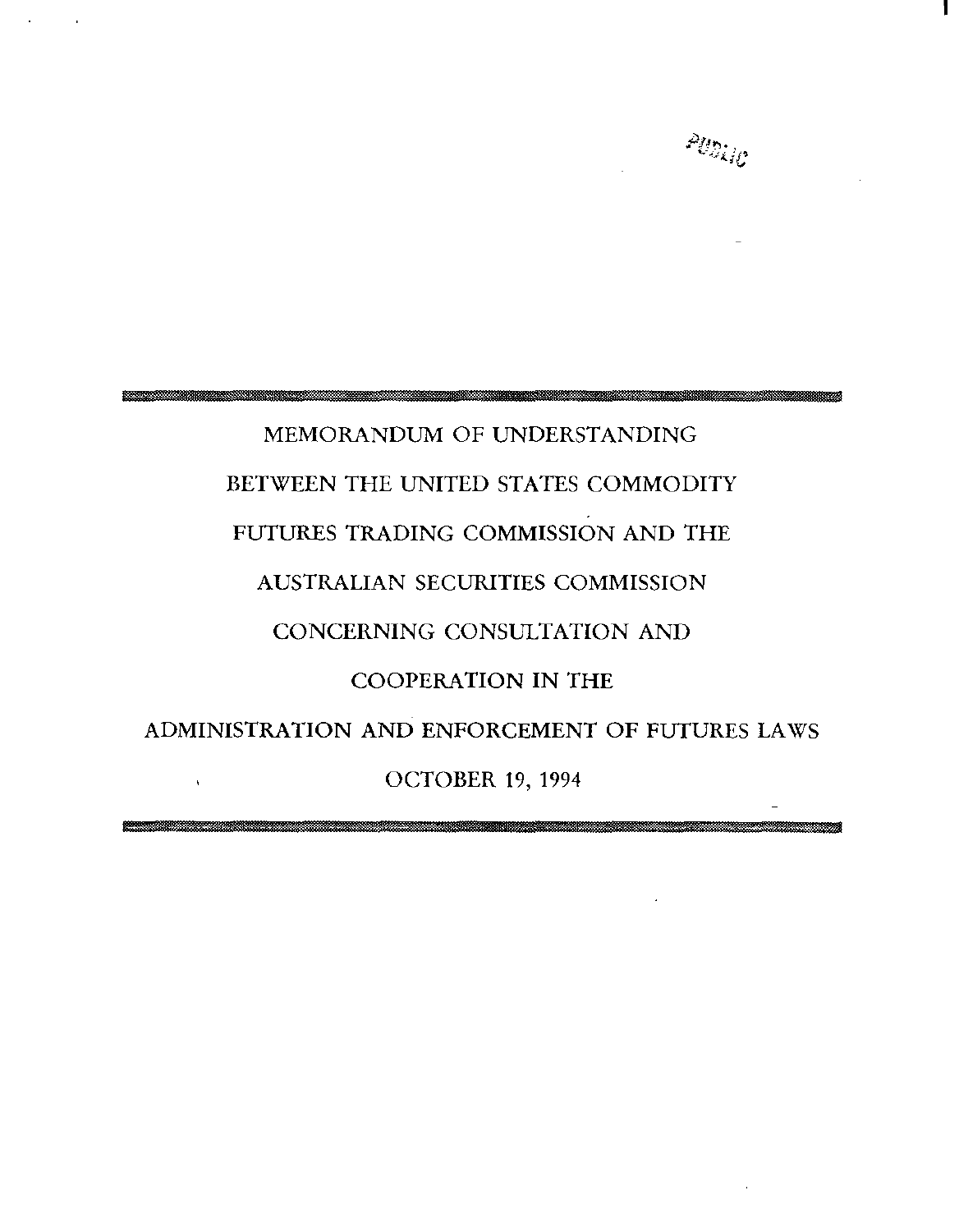The United States Commodity Futures Trading Commission and the Australian Securities Commission, recognizing the increasing international activity in the futures markets and the corresponding need for mutual cooperation as a means for improving their effectiveness in administering and enforcing the futures laws of their respective countries, have reached the following understanding:

### Clause 1: Definitions

- 1. For the purposes of this Memorandum of Understanding:
	- (a) "Authority" means:
		- (i) the Commodity Futures Trading Commission  $\mathfrak{c}$  the United States; or
		- (ii) the Australian Securities Commission.

The United States Commodity Futures Trading Commission (CFTC) was established pursuant to the Commodity Futures Trading Commission Act of 1974. The CFTC is the U.S. national regulator responsible for implementing, administering and enforcing the Commodity Exchange Act.

- The Australian Securities Commission (ASC) is the national corporate and securities regulator established under the Australian Securities Commission Act 1989. The ASC is responsible for administering and enforcing the Corporations Law and the Australian Securities Commission Act 1989 which provide for the regulation of corporations and the securities and futures industries. The ASC's ability to exercise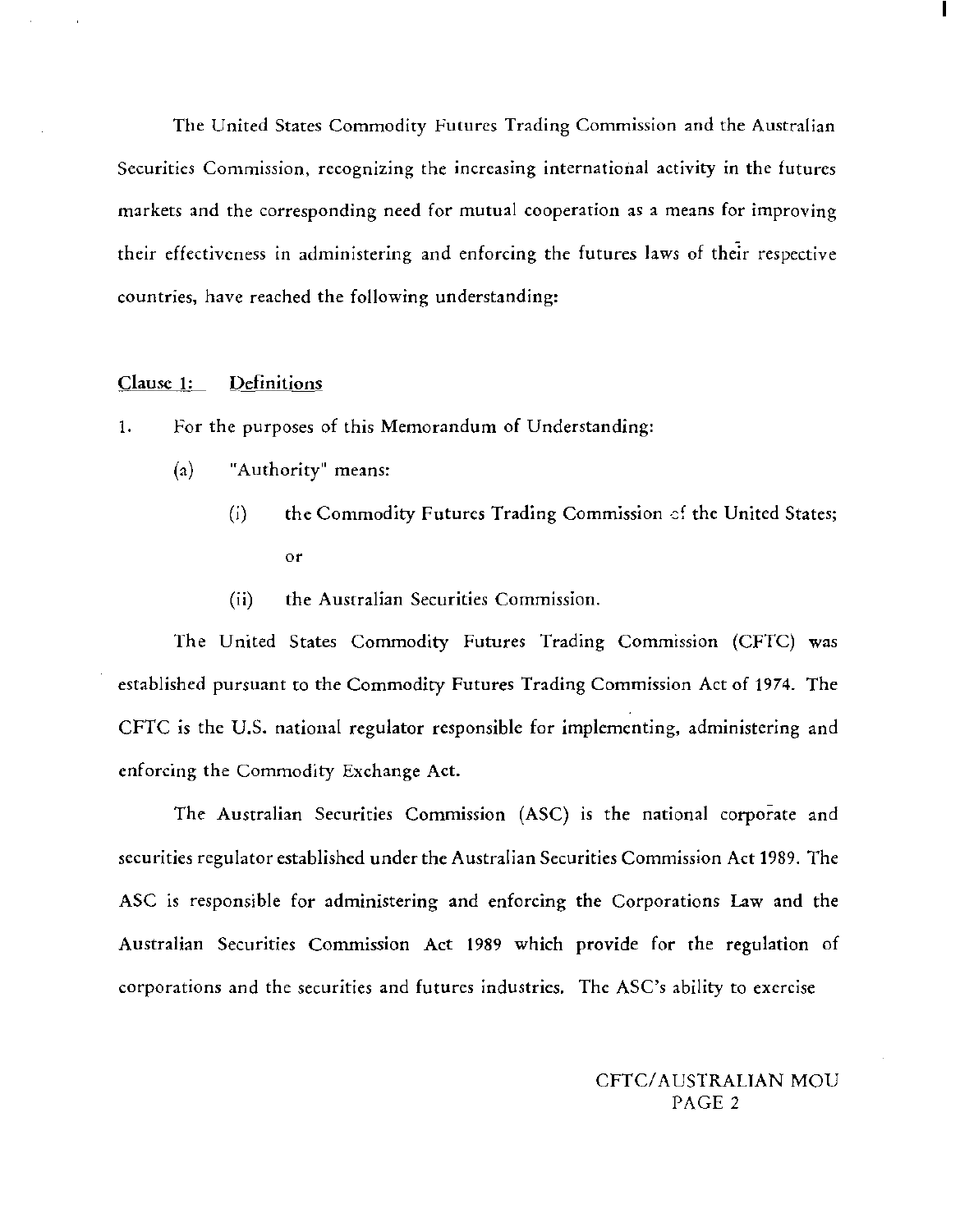coercive powers on behalf of foreign regulators is governed by the Mutual Assistance in Business Regulation Act 1992.

- (b) "requested Authority" means an Authority to whom a request is made under this Memorandum of Understanding.
- (c) "requesting Authority" means an Authority making a request under this Memorandum of Understanding.
- (d) "person" includes a natural person, unincorporated association, partnership, or body corporate, government or political subdivision, agency, or instrumentality of a government.
- (e) "futures business" means any business which involves, in whole or in part, effecting transactions in futures and options for the accounts of others; buying and selling futures and options for one's own account; advising others for compensation, either directly or through publications, as to the desirability of investing in, purchasing or selling futures and options, the management, promotion, offer or sale of any collective investment scheme; or equivalent activities conducted by persons or entities; and includes commodity trading advisors, commodity pool operators, futures commission merchants, introducing brokers, associated persons and floor brokers, floor traders, and futures and options brokers and dealers.
- (f) "futures processing business" means a-clearing corporation.
- (g) "futures market" means an exchange or other market for futures and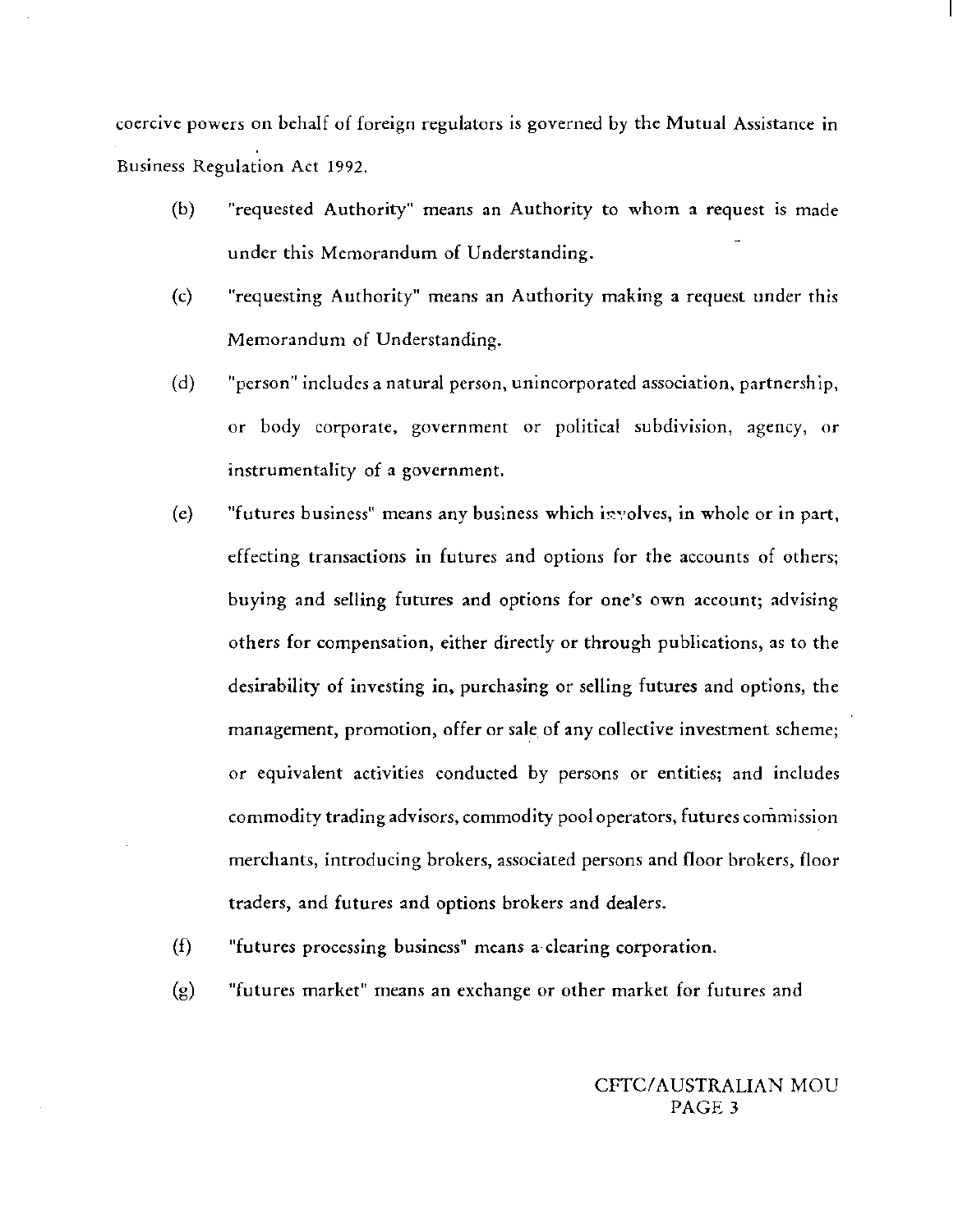options that is recognized, supervised or subject to regulation by the Authorities; and

I

- (h) "laws or regulations" means:
	- (i) the provisions of the laws, or regulations promulgated thereunder, of the United States and;
	- (ii) the provisions of the laws, or regulations promulgated thereunder, of Australia, including those laws, and regulations or other delegated legislation, promulgated thereunder, of any Australian State or Territory, which are from time to time administered by the Australian Securities Commission;

concerning:

- (a) insider trading, misrepresentation or the use of fraudulent, deceptive or manipulative practices in connection with the offer, purchase or sale of any futures or options contract or *the* conduct of futures business;
- (b) *the* duties of persons to comply with periodic reporting requirements;
- (c) the making of a false or misleading statement or any material omission in any application or report made to the Authorities;
- (d) the duties of persons or futures businesses to make full and fair disclosure of information to investors;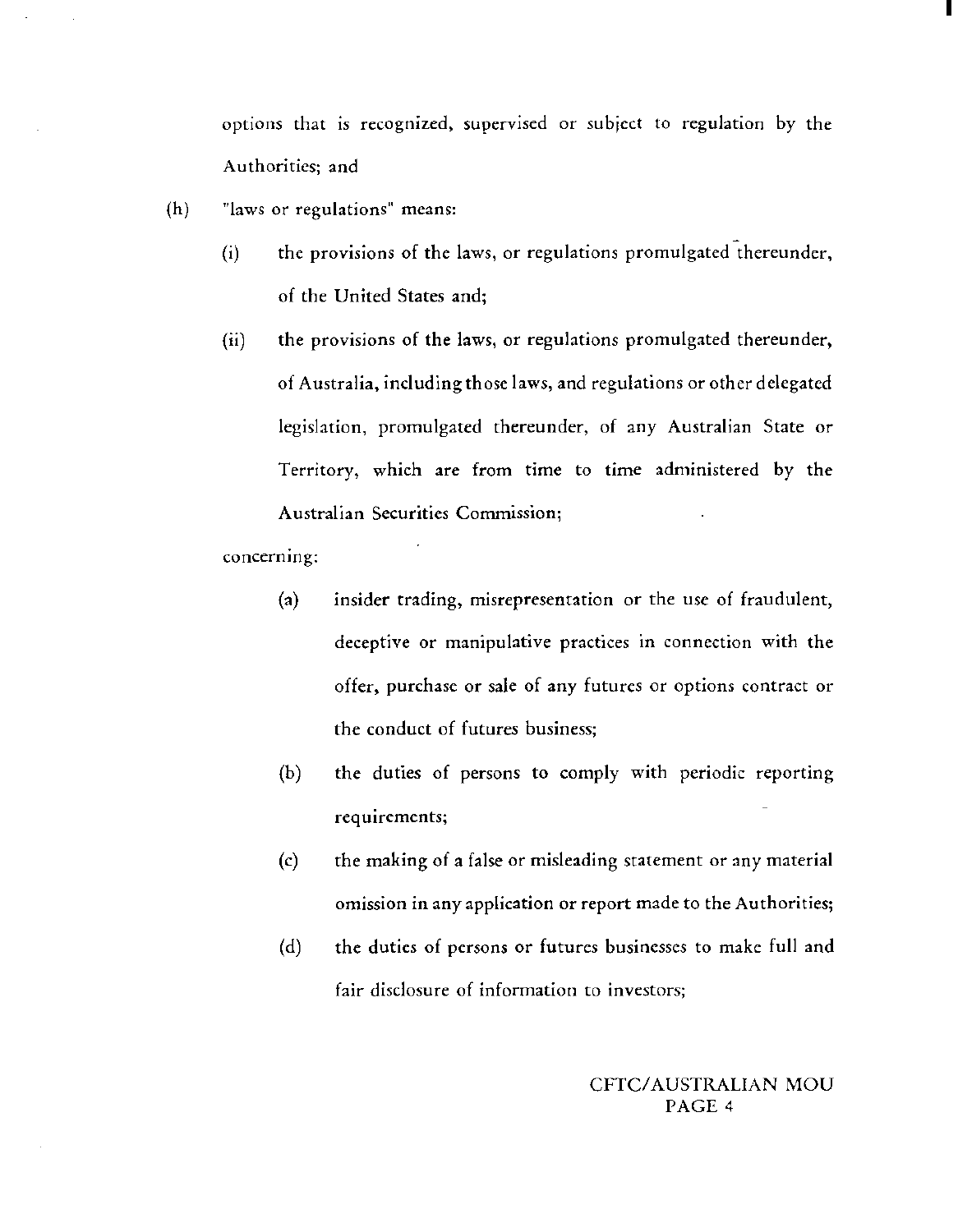(e) the duties of futures businesses and futures processing businesses pertaining to their financial, operational or other requirements and their duties of fair dealing in the offer and sale of futures and options, the execution of transactions and the conduct of their businesses;

I

- (f) the financial and other qualifications of those engaged in, or in control of, futures businesses, futures processing businesses or futures nrrkets.
- 2. The Authorities will consult, pursuant to Clause 9, in the event of a dispute over the meaning of any term used in this Memorandum of I Tnderstanding.

# Clause 2: Establishment of a Framework for Consultations Regarding Matters of Mutual Interest

The Authorities intend to engage in consultations about matters of mutual interest designed to further enhance cooperation and to protect investors by ensuring the stability, efficiency, and integrity of the futures markets of the United States and Australia. Such consultations will also enhance the exercise of market oversight functions and the administration of United States and Australian futures laws.

The purpose of such consultations is to assist in the development of mutually acceptable approaches for strengthening the futures markets of the United States and Australia, while avoiding, whenever possible, conflicts that may arise from the application of differing regulatory practices.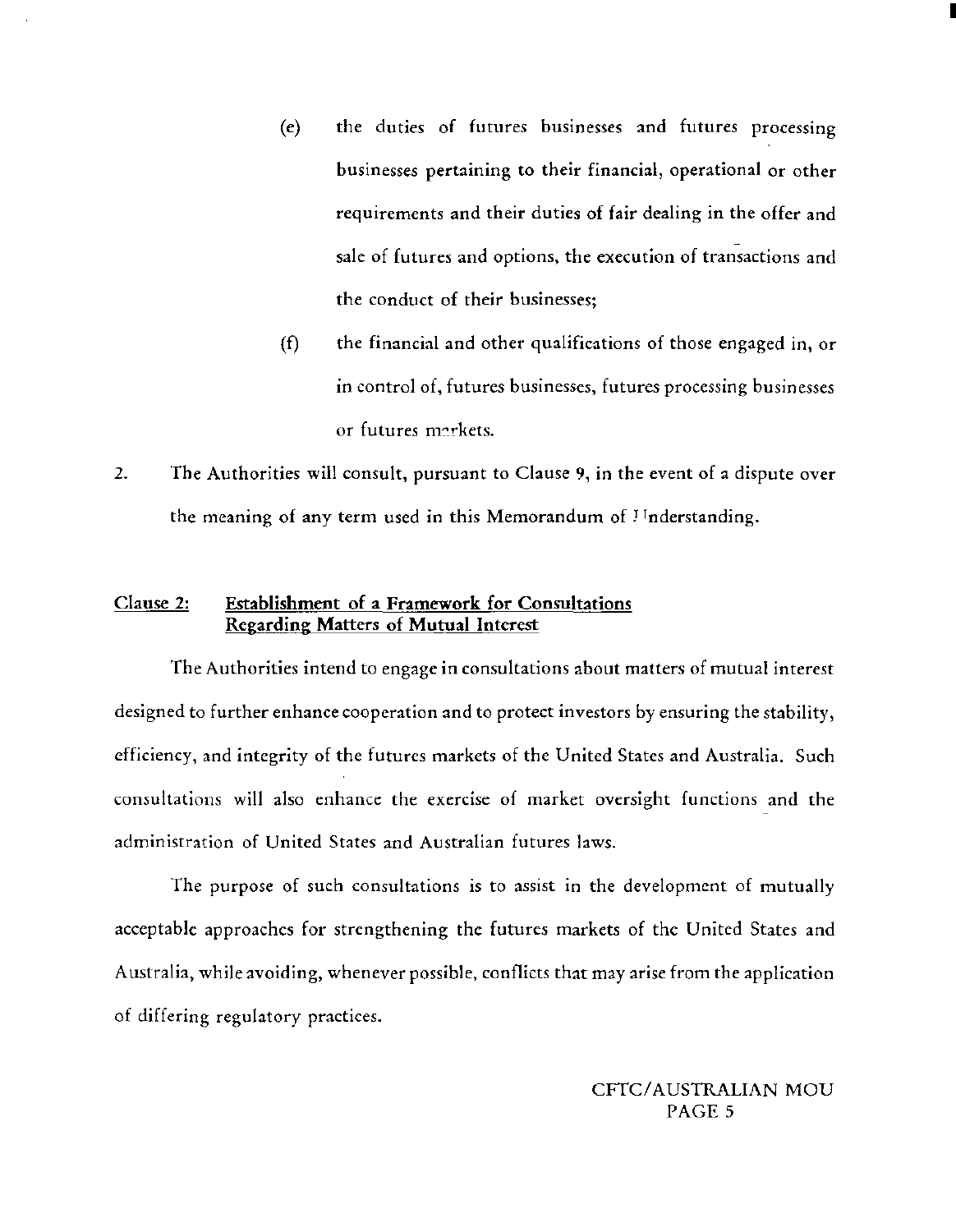### Clause 3: General Principles

1. This Memorandum of Understanding sets forth a statement of intent of the Authorities to establish a framework for mutual assistance and to facilitate the exchange of information between the Authorities to enforce or secure compliance with any law or regulation, as that term is defined herein, and does not impose any legally binding obligation on the Authorities or supersede domestic law. This Memorandum of Understanding does not create any enforceable rights, and does not modify or supersede any laws or regulations in force in, or applying to, the United States or Australia.

2. The entry into effect of this Memorandum of Understanding does not affect any right of either Authority arising under the law of its State or any other arrangement to take measures otherwise than as provided herein to obtain information necessary to ensure compliance with, or to enforce, the laws or regulations of its State. In particular, this Memorandum of Understanding does not affect any right of either Authority to communicate with, or obtain information or documents from, any person, on a voluntary basis, in the State of the other Authority.

3. Where one Authority wishes to make enquiries of, or seek information from, a person within the territory of the other Authority on a voluntary basis, the enquiries will be conducted in accordance with arrangements agreed between the Authorities.

4. This Memorandum of Understanding is intended solely for mutual legal assistance between the Authorities. No provision of this Memorandum of Understanding shall be construed as conferring the right to ask for, or challenge, the execution of a request for assistance upon any person other than the Authorities defined herein.

> CFTC/ AUSTRALIAN MOU PAGE 6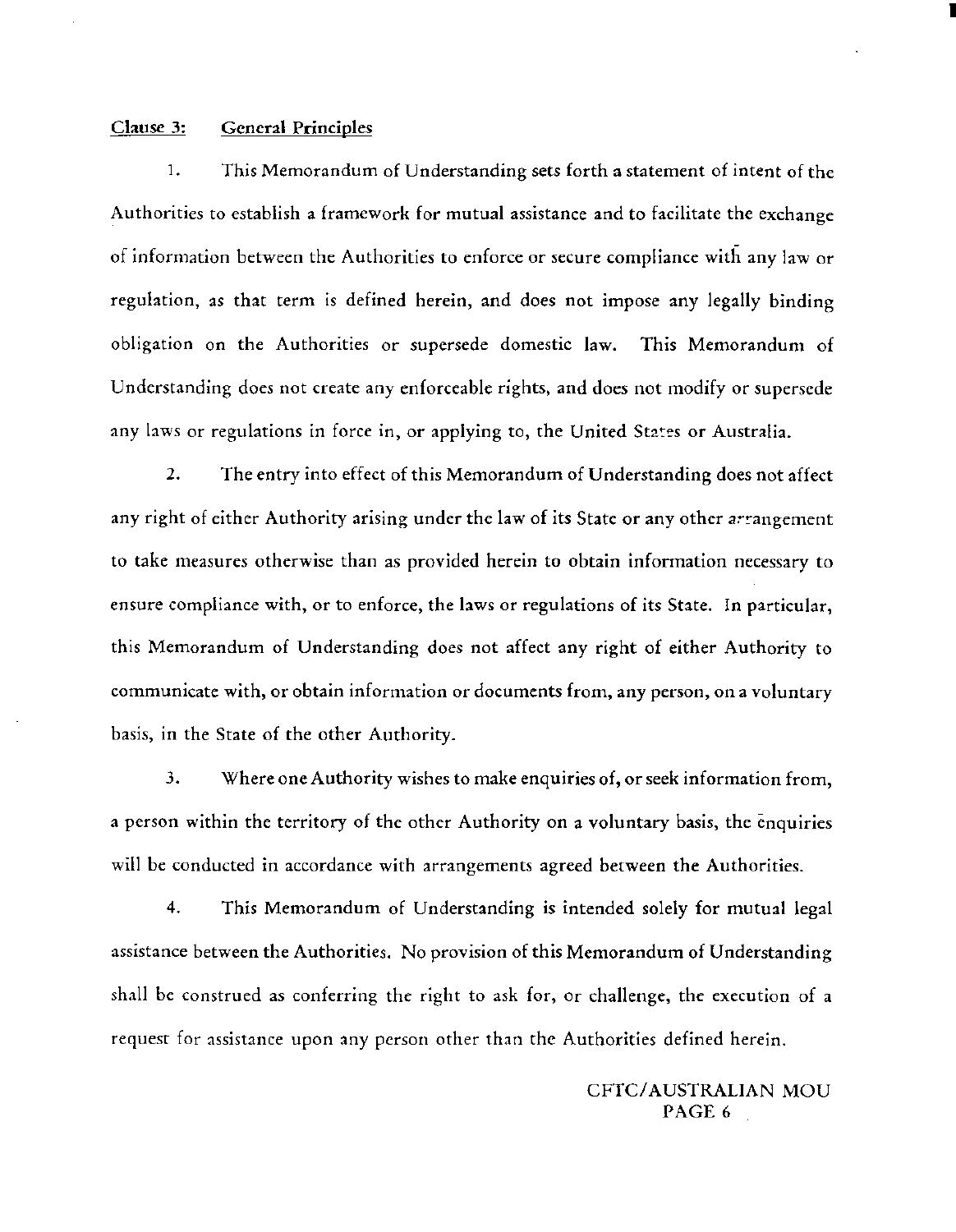5. The Authorities recognize the need for and the desirability of providing mutual assistance and exchanging information to assist each other in securing compliance with the laws or regulations of their respective States. The requested Authority may, however, deny assistance requested under this Memorandum of Understanding on the ground that:

- $(a)$  provision of the assistance would be contrary to the national or public interest or the law of the State of the requested Authority; or
- (b) the request is not in accordance with the provisions of this Memorandum of Understanding.

# Clause 4: Scope of Assistance

I. The Authorities will provide the fullest mutual assistance, within the framework of this Memorandum of Understanding. Such assistance will be provided to facilitate the administration and enforcement of the laws or regulations applicable to futures. Such assistance may be provided notwithstanding that the type of conduct described in the request for assistance would not constitute a violation of the laws or regulations of the State of the requested Authority.

- 2. Assistance available under this Memorandum of Understanding may include:
- (a) providing access to information in the files of the requested Authority;
- (b) taking the testimony and statements of persons;
- (c) obtaining information and documents from persons; and

# CFTC/ AUSTRALIAN MOU PAGE 7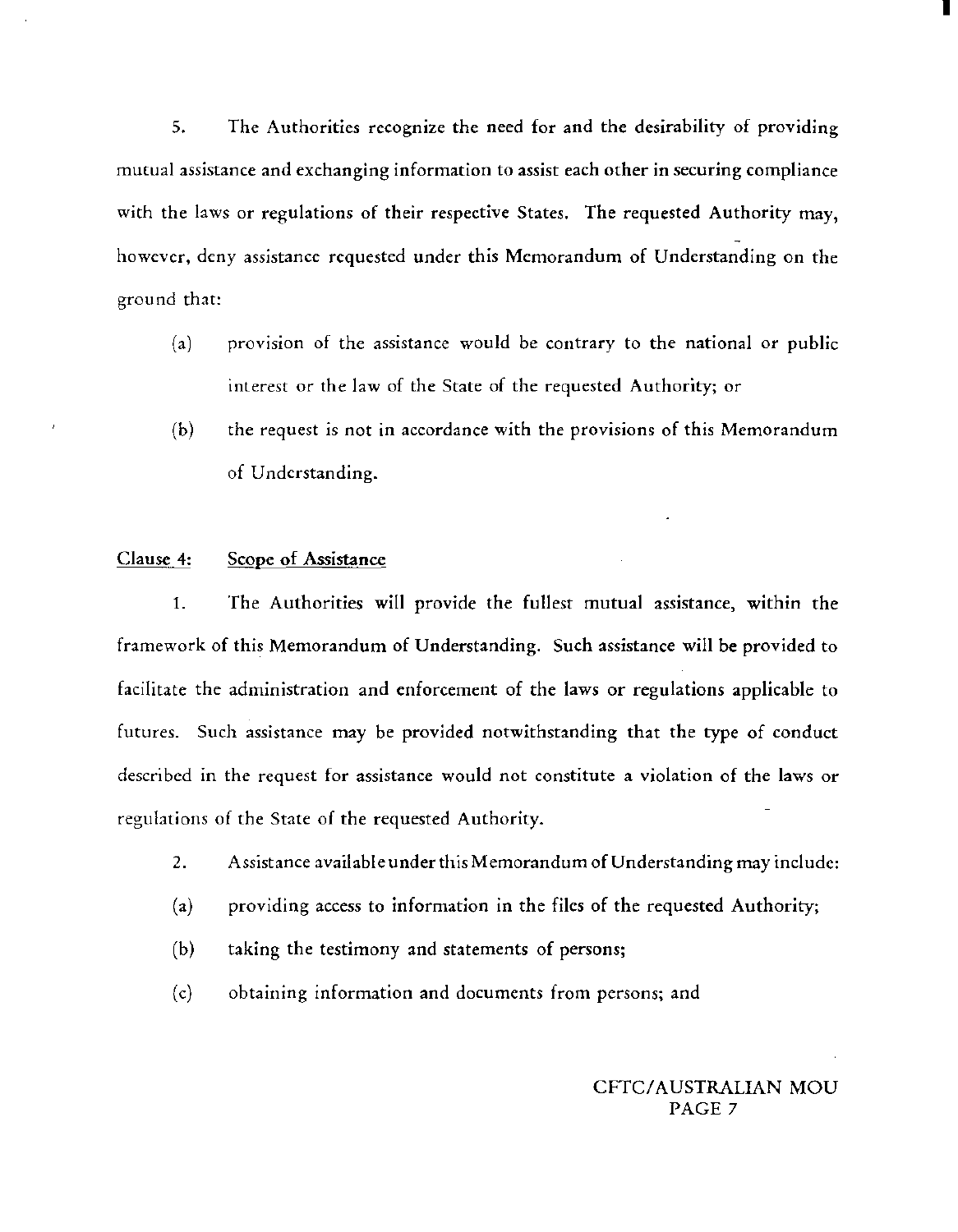(d) conducting compliance inspections or examinations of futures businesses, futures processing businesses and futures markets.

### Clause 5: Requests for Assistance

1. Requests for assistance will be made in writing and addressed to the requested Authority's contact officer listed in Appendix A.

2. A request for assistance will specify the following:

- (a) a general description of both the subject matter of the request and the purpose for which the information and/or testimony is sought;
- $(b)$  a general description of the assistance, information, documents or testimony of persons sought by the requesting Authority;
- (c) information in the possession of the requesting Authority that might assist the requested Authority in identifying the persons or entities believed by the requesting Authority to possess the information sought, or the places where such information may be obtained;
- (d) the legal provisions pertaining to the matter that is the subject of the request;
- (e) the desired time period for the reply; and
- (f) information in the possession of the requesting Authority that supports an inference that the subject matter of the request concerns a breach of the law administered by the requesting Authority.

# CFTC/ AUSTRALIAN MOU PAGE 8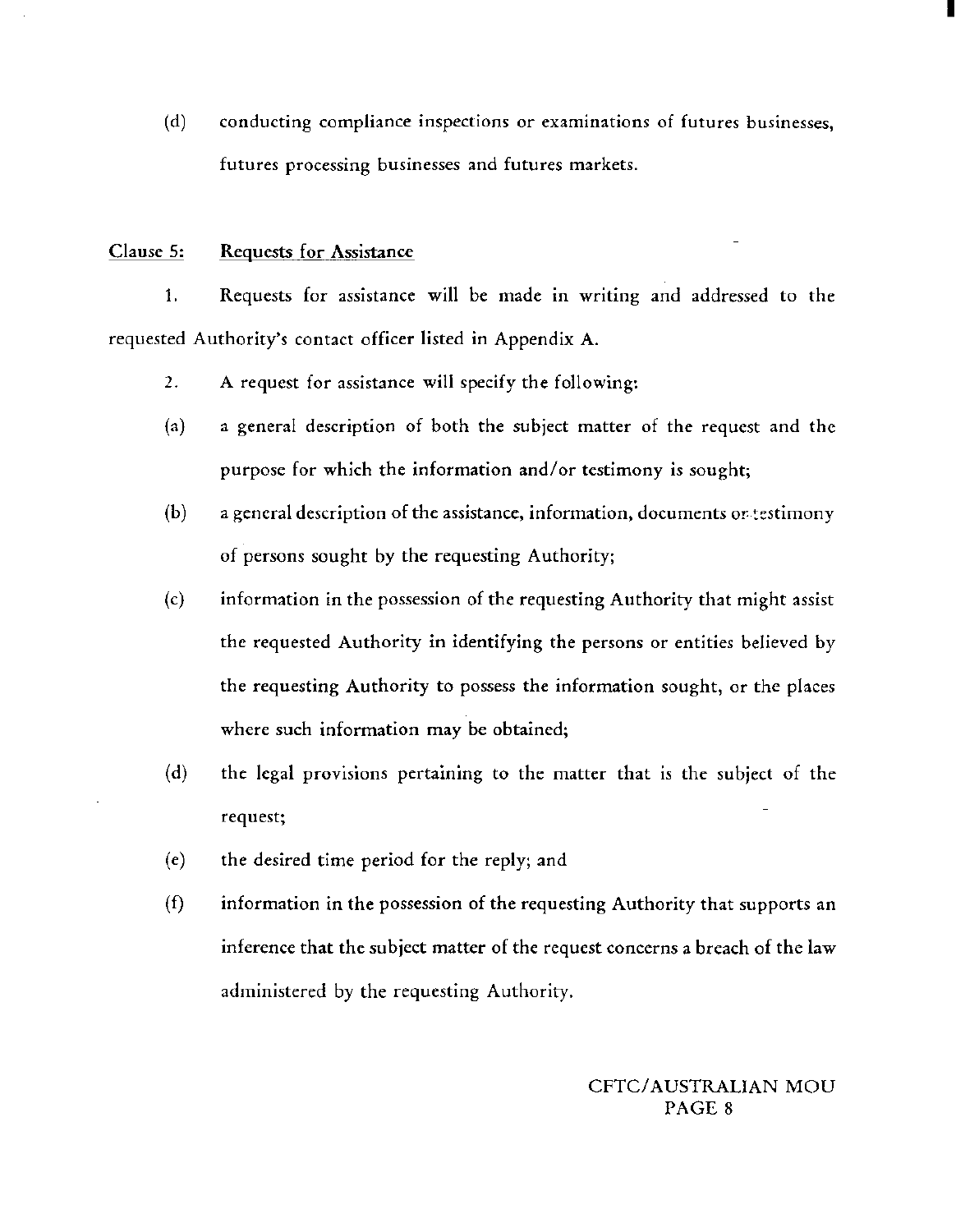3. In urgent circumstances, a request for assistance and a reply to such a request may be effected by summary procedures or by means of communication other than the exchange of letters, provided that they are confirmed in the manner prescribed in this Clause.

### Clause 6: Execution of Requests

1. Access to information held in the files of the requested Authority will be provided upon the request of the requesting Authority.

2. The requested Authority will, in response to a request, take the testimony of persons involved, directly or indirectly, in the activities underlying the request, or holding information that may assist in carrying out the request. The requesting Authority may, in its discretion, request the taking of the testimony or statements of specific persons. The requested Authority also may require the production of other evidence from any other person or persons designated by the requesting Authority.

3. The testimony of persons will be taken in accordance with the laws and practices of the State of the requested Authority. Any person providing information or evidence as a result of a request made under this Memorandum of Understanding will be entitled to all of the rights and protections of the laws of the State of the requested Authority. Where assertions are made regarding other rights and privileges arising exclusively pursuant to the laws of the State of the requesting Authority, the Authorities will consult to determine the appropriate way to proceed.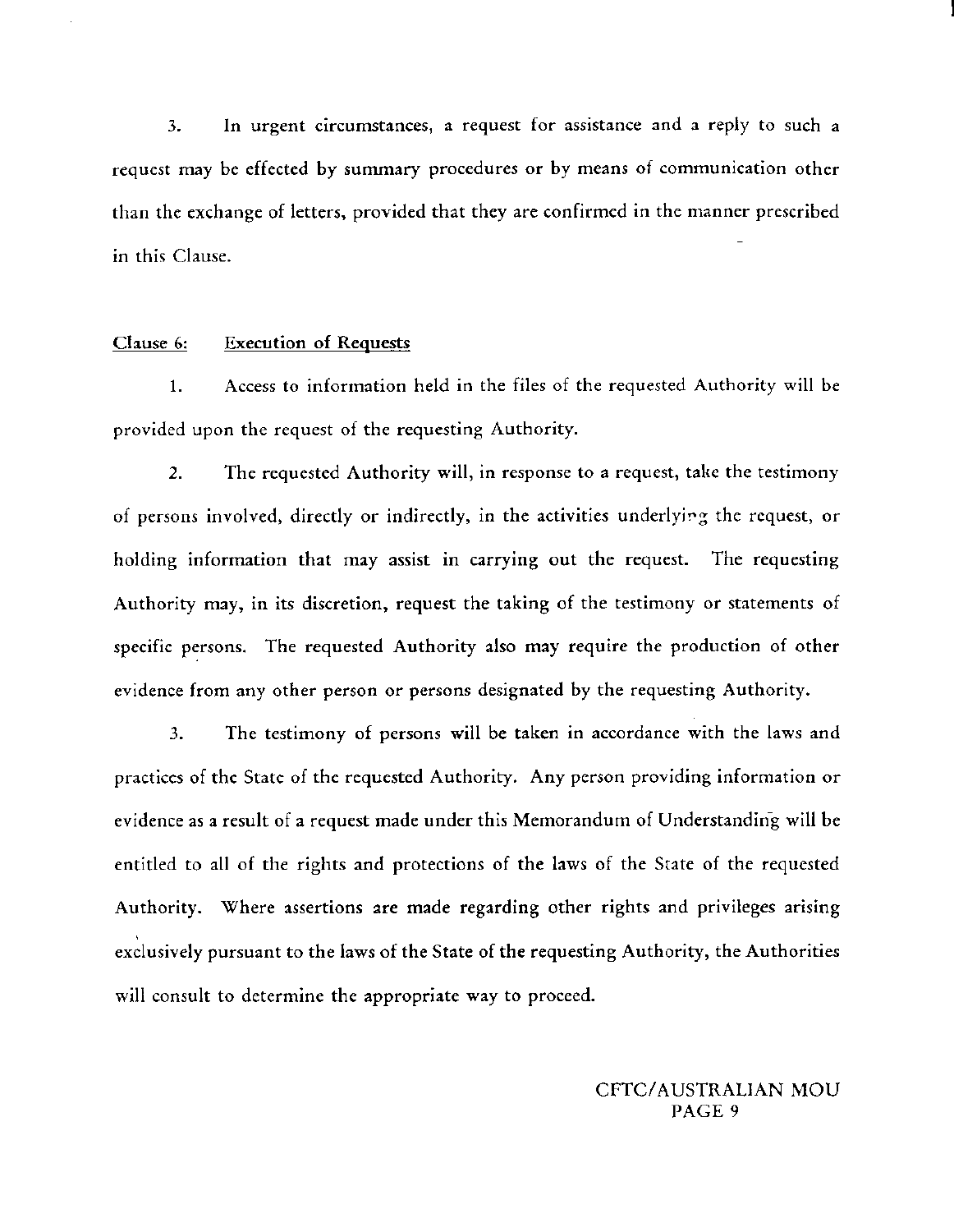4. When requested by the requesting Authority, testimony or statements will be taken under oath or affirmation and a transcript will be made. In addition, a representative of the requesting Authority may be present at the taking of testimony or statements and may prescribe specific questions to be asked of any witness.

5. When requested by the requesting Authority, an inspection or examination will be conducted of the books and records of a futures business or its custodian or agent, a futures processing business or a futures market. In addition, a representative of the requesting Authority may be present at the inspection or examination and, subject to approval by the requested Authority, may participate in conducting that inspection or examination.

6. In addition to assisting in the taking of testimony or statements pursuant to paragraph 4, or an inspection or examination pursuant to paragraph 5 of this Clause, the requesting Authority may submit to the requested Authority a request, with reasons, that a person or persons designated by the requesting Authority be permitted to conduct the testimony or take a statement of any person, or conduct an inspection or examination.

- (a) The request may be granted, modified or denied by the requested Authority in its discretion. The requested Authority may impose such conditions on the participation of the requesting Authority as it deems appropriate.
- (b) Where a request specifics that the laws of the State of the requesting Authority require the opportunity for counsel for the witness or any party to the proceeding, to pose questions to the witness, the requested Authority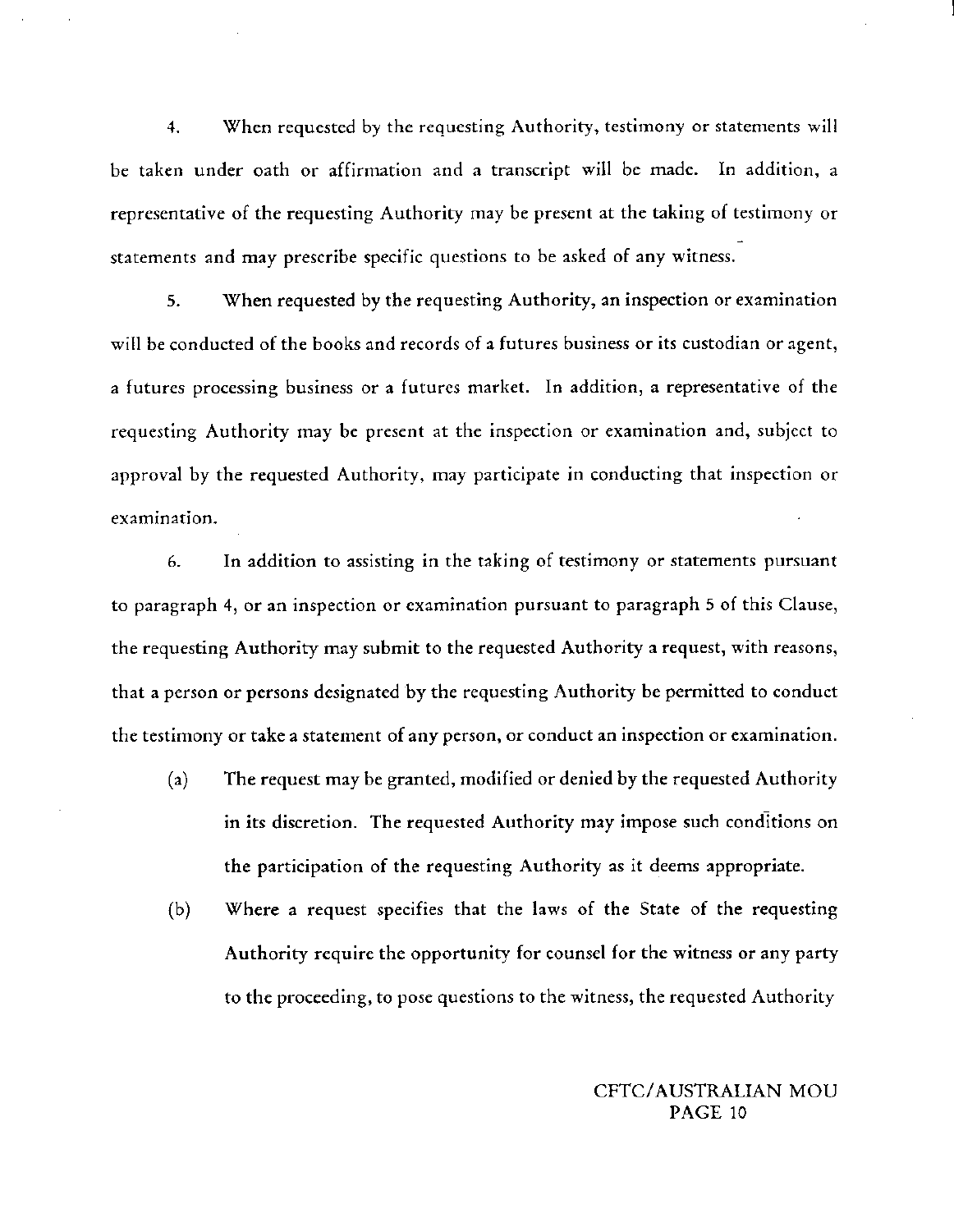will use its best efforts to *ensure* that such an opportunity will be given.

(c) Clause 9 applies to the denial of a request referred to in this Clause.

### Clause 7: Permissible Use of Information

I. The requesting Authority may use the information furnished pursuant to this Memorandum of Understanding solely:

- $(a)$  for the purposes stated in the request, including ensuring compliance with or enfercement of the laws or regulations of the requesting Authority specified in the request, and related provisions; and
- $(b)$  for related purposes, including conducting a civil or administrative enforcement proceeding, assisting in a self-regulatory enforcement proceeding, conducting or assisting in a criminal prosecution, or conducting any investigation related thereto for any general charge applicable to the violation of the provision specified in the request.

2. To use the information furnished for any purpose other than those stated in paragraph 1 of this Clause, the requesting Authority will first inform the requested Authority of its intention and provide the requested Authority the opportunity to oppose such use. The requested Authority will raise its objections to such use, if any, within 14 days of receipt of the requesting Authority's notice. If the requested Authority opposes such use of the information the Authorities agree to consult pursuant to Clause 9 concerning the reasons for the objections.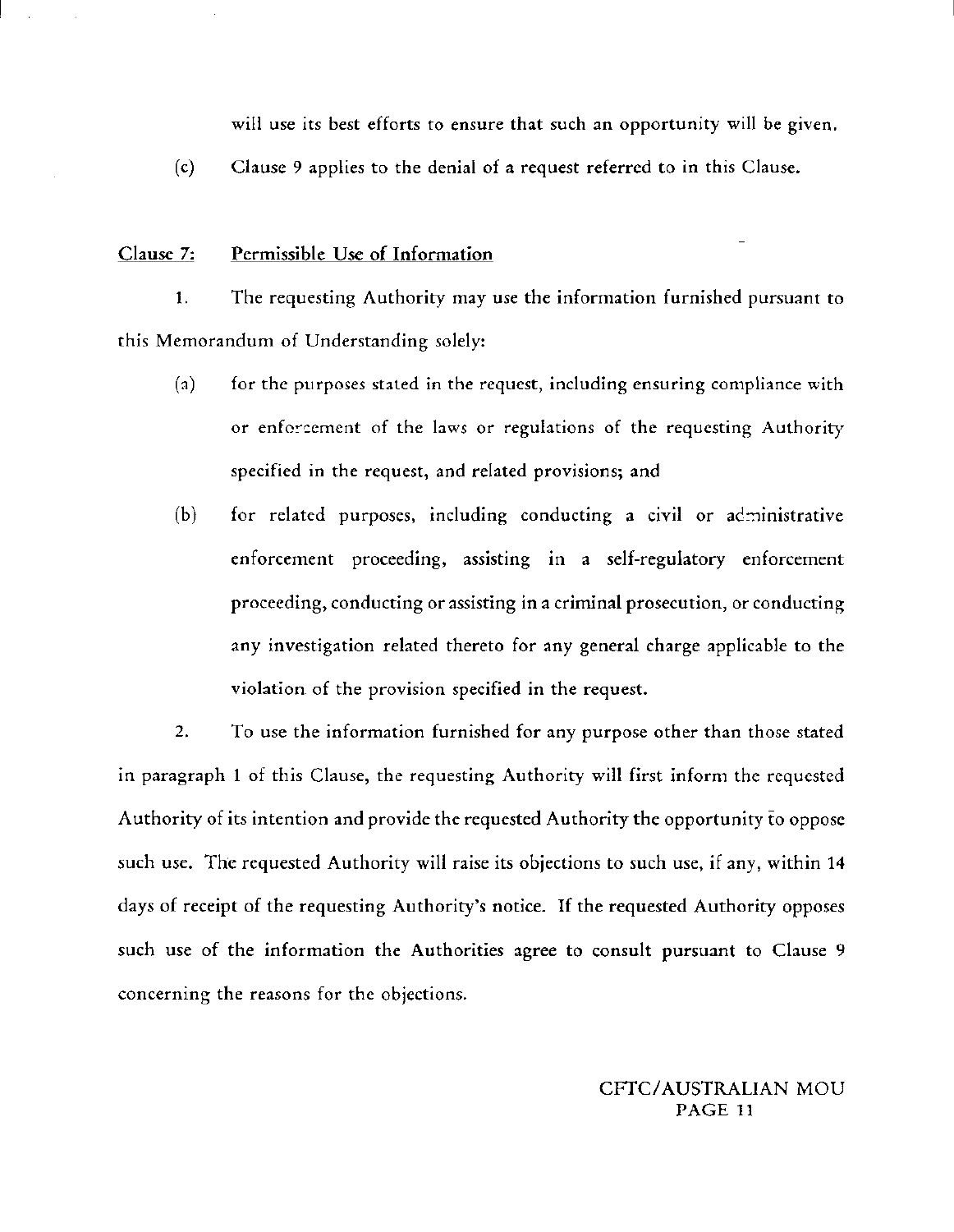#### Clause 8: Confidentiality of Requests

I. To the extent permitted by law, except for disclosures in accordance with Clause 7, or those necessary for the furtherance of the request:

- (a) each Authority will keep confidential requests made under this Memorandum of Understanding, the contents of such requests, and any other matters arising during the operation of this Memorandum of Understanding, including consultations between the Authorities and unsolicited assistance; and
- (b) the requesting Authority will keep confidential any information received pursuant to this Memorandum of Understanding.

2. Except as contemplated by Clause 7, the requesting Authority will not offer the information to, and will *use* its *best* efforts to ensure that it is not obtained by, any other person. Unless otherwise agreed, in the event that any other person obtains such information the requesting Authority will *use* its best efforts to ensure that such information is not used by that person in any way that involves disclosure to any other person.

3. The requesting Authority will notify the requested Authority of any legally enforceable demand for information prior to complying with the demand and will assert such appropriate legal exemptions or privileges with respect to such information as may be available.

4. In response to a request by the requested Authority and to the extent permitted by law, as soon as the requesting Authority has terminated the matter for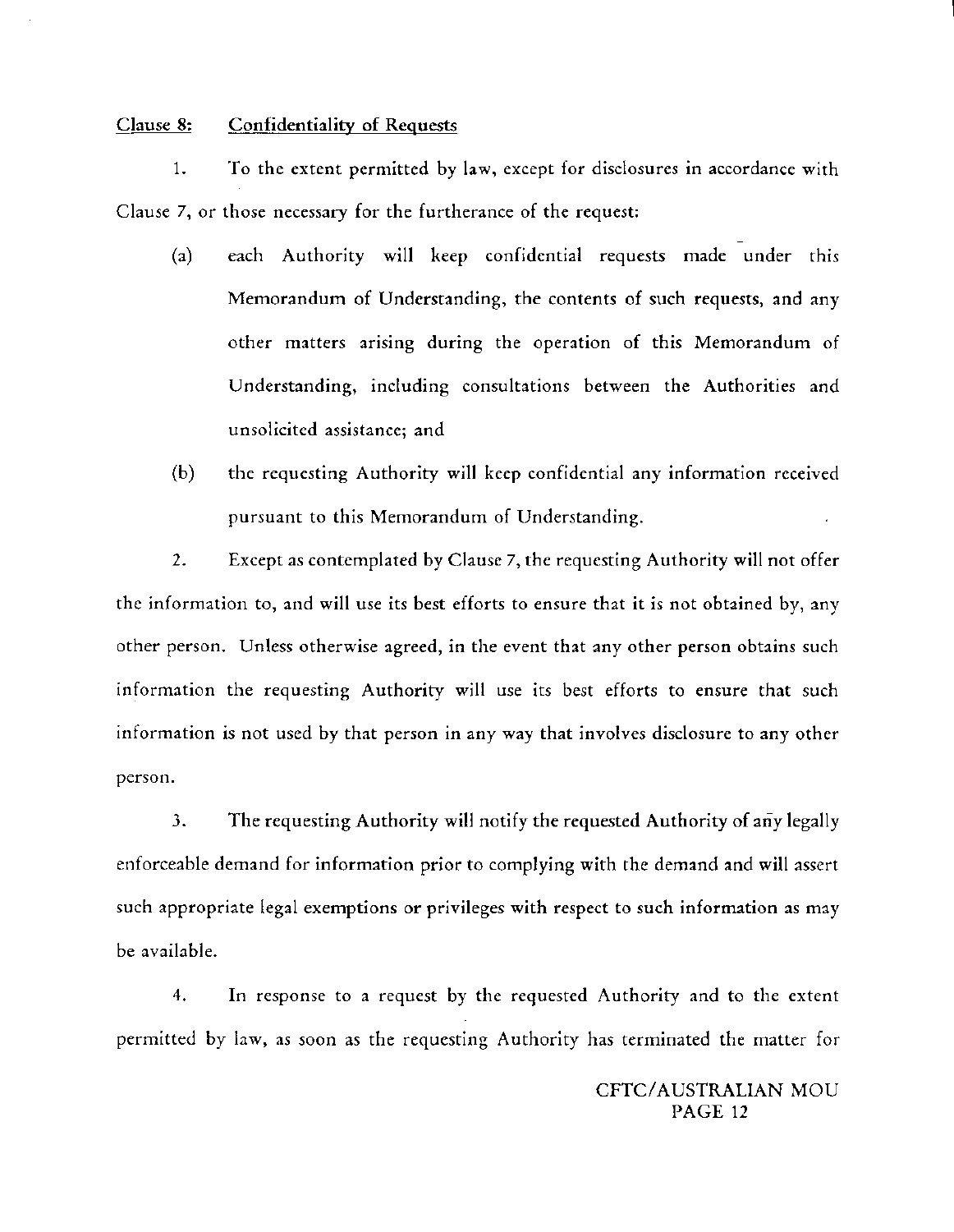which assistance has been requested under this Memorandum of Understanding, it will return to the requested Authority all documents and copies thereof not already disclosed in proceedings referred to in Clause 7 and other material disclosing the contents of such documents, other than material generated as part of the deliberative or internal analytical processes of the requesting Authority, which may be retained.

#### Clause 9: Consultations Regarding **Mutual** Assistance Pursuant to this Memorandum of Understanding

I. The Authorities will keep the operation of this Memorandum of Understanding under continuous review and will consult with a view to improving its operation and resolving any matters which may arise. In particular, the Authorities will consult upon request in the event of:

- (a) a denial by one Authority of, or opposition by one Authority to, a request or proposal made by the other Authority pursuant to this Memorandum of Understanding; or
- (b) a change in market or business conditions, or in the laws and regulations of the State of either Authority, or any other development which makes it necessary to amend or extend this Memorandum of Understanding in order to achieve its purposes.

2. In cases where the requested Authority is the CFTC, denial of a request under Clause 3{5)(a) will be made by its Commission after consultation with relevant officials within the United States Government, and in cases where the requested

> *CFTC!* AUSTRALIAN MOU PAGE 13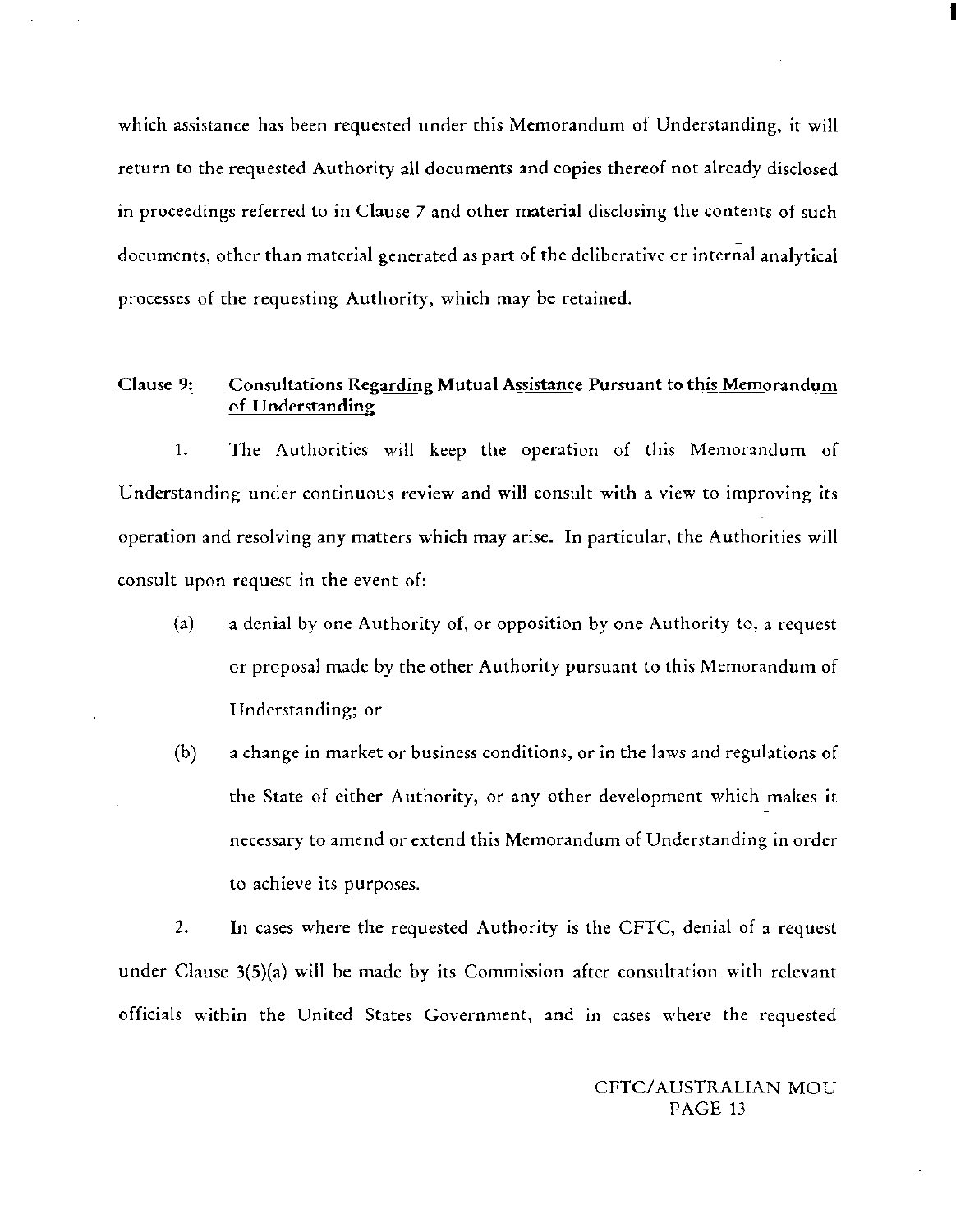Authority is the ASC, such a denial will be made by its Commission, or by the Australian Attorney-General, or his or her delegate ("Attorney-General"), in consultation with the ASC. If the Attorney-General denies assistance, the ASC will forward to the CFTC the reasons given by the Attorney-General (if any) for such denial.

3. The Authorities may determine such practical measures as may be necessary to facilitate the implementation of this Memorandum of Understanding.

4. Any of the terms of this Memorandum of Understanding may be amended, relaxed or waived by mutual consent.

### Clause 10; Unsolicited Assistance

To the extent permitted by law, each Authority will use reasonable efforts to provide the other Authority with any information it discovers that gives rise to a suspicion of a breach, or anticipated breach, of the laws or regulations of the other Authority.

### Clause 11: Costs of Investigation

If it appears to the requested Authority that it will incur substantial costs in responding to a request for assistance under this Memorandum of Understanding, the requested Authority and the requesting Authority will establish a cost sharing arrangement before continuing to respond to such request for assistance.

> CFTC/AUSTRALIAN MOU PAGE 14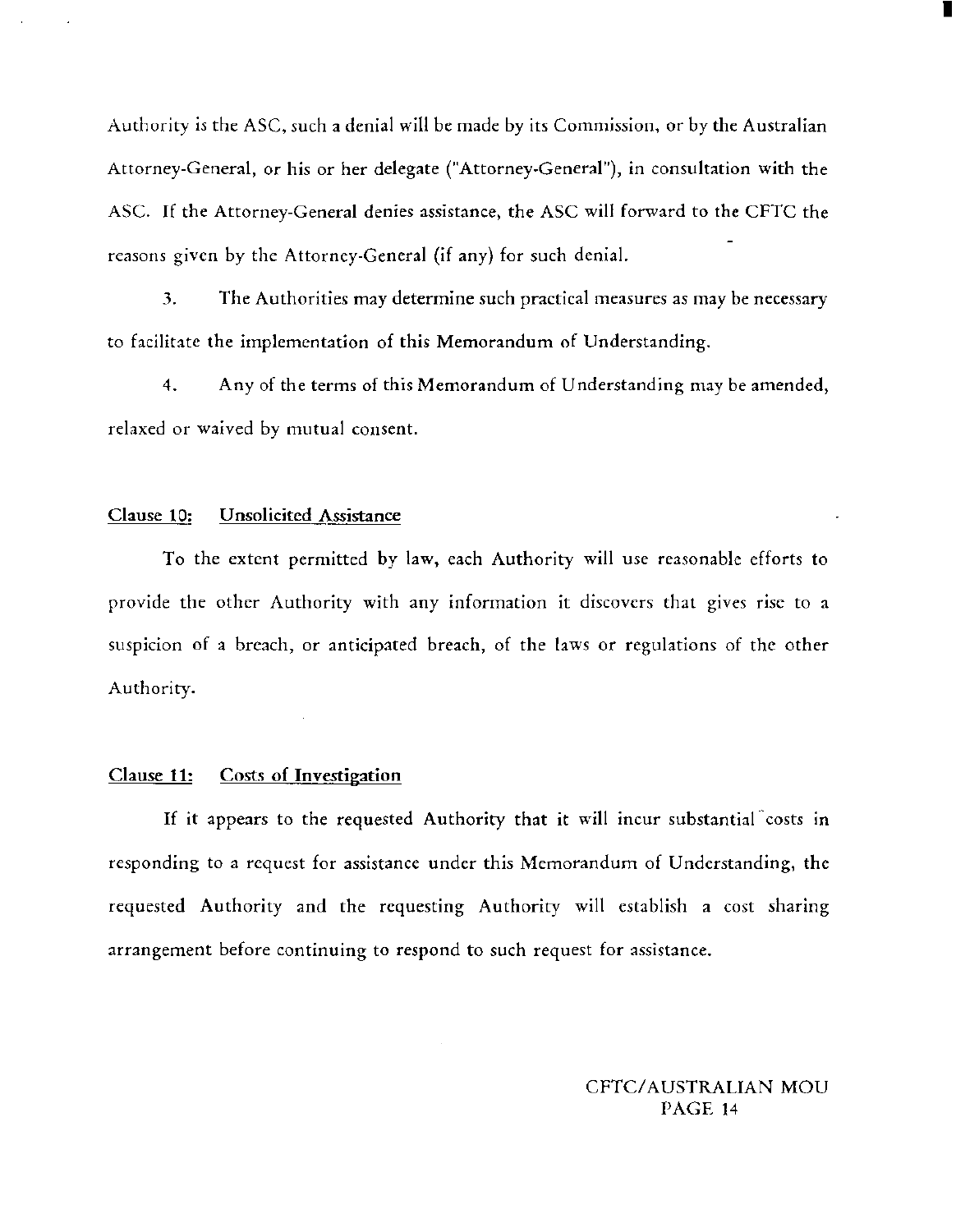### Clause 12: Effective Date

This Memorandum of Understanding will be effective from the date of its signature by the Authorities.

### Clause 13: Termination

This Memorandum of Understanding will continue in effect until the expiration of 30 days after either Authority gives written notice to the other Authority of its intention to terminate the Memorandum of Understanding. If either Authority gives such notice, this Memorandum of Understanding will continue to have *effect* with respect to all requests for assistance that were made before the effective date of notification until the requesting Authority terminates the matter for which assistance was requested.

# CFTC/ AUSTRALIAN MOU PAGE 15